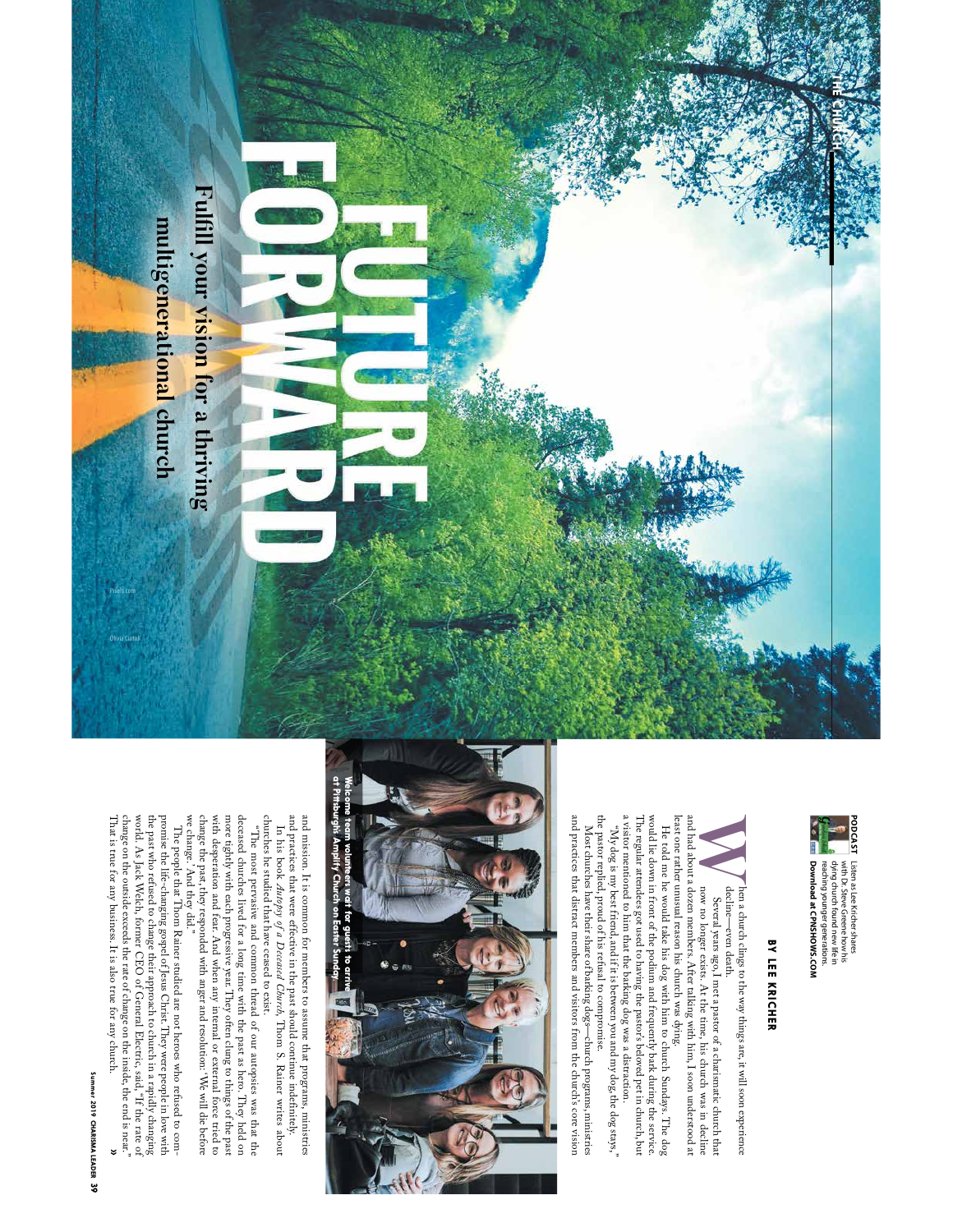#### **Committing to the Next Generation**

I describe what I call a Future Forward Church as a church with a deep commitment to fully engage the next generation. By definition, a Future Forward Church is a multigenerational church. In 2003, Amplify Church was not a Future Forward Church. It was an aging, dying congregation. We had experienced several years of declining attendance, and the average age of our church attendees

was well over 50—more than 15 years older than the average age of the community in which we were located. We were not fulfilling our church's vision to lead as many people as possible into a growing relationship with Jesus Christ.

Prayer was not the issue. We had many sincere people who were praying, "God, bring young people back to our church." Unfortunately, there was an unspoken additional sentence to those prayers: "God, bring young people back to our church—without us needing to change." As the senior pastor, I knew we had to pray, and I knew we had to change.

We did not have to change our core beliefs and values. They were not the problem. The problem was that our approach to church was stuck in the past. Our programs, ministries and practices were perfectly designed to reach the people we were reaching. While preserving our core beliefs and values, we had to find a way to make the kind of changes to our programs, ministries and practices that were needed to reach the people we were not reaching, including the next generation.

#### **Discerning Nonessentials**

I had the privilege of working 13 years in two corporate firms known for their

change leadership expertise. I came to understand a core truth about change leadership that is described well by Jim Collins and Jerry I. Porras in their book, *Built to Last*.

Contrary to popular wisdom, the proper first response to a changing world is not to ask, "How should we change?" but rather to ask, "What do we stand for, and why do we exist?" This should never change. But then feel free to change everything else.

The writer of Hebrews writes about laying aside distractions: "Let us throw off everything that hinders and the sin that so easily entangles. And let us run with perseverance the race marked out for us" (Heb. 12:1b, NIV). We can certainly understand how sinful things can be a distraction. Sin entangles us and keeps us from running the race God

**"We felt called to leverage our church's legacy of Spiritfilled worship by embracing, updating and elevating the worship experience."**



has marked out for us. But discerning when good things have become distractions is far more difficult.

In 2003, Amplify Church was filled with barking dogs. Our church leadership team decided to put everything on the table—everything but our core beliefs and the three things we deemed essential to achieving our vision—our weekend services, small groups and children/youth ministry. We decided to eliminate any barking dogs that we felt were

> either major or minor distractions from these three essentials. We also stopped introducing new programs, ministries and practices not directly tied to our vision. We became convinced that effectively fulfilling our vision was as dependent on what we choose not to do as on what we chose to do.

#### **Eliminating Barking Dogs**

We evaluated the impact of various longstanding church programs and ministries in light of their contribution to our church vision. As

a result, we asked the people who ran the food bank located in our church and the people who ran the drug rehab program that was meeting in our chapel to relocate to other churches. We also closed the K-12 Christian school that was housed in our church. These were good programs and ministries, but the decisions we made to end them opened up much-needed space for our children's and youth ministry.

We evaluated the impact of various longstanding church practices. To reduce the sense of formality of the church, we ended the unwritten dress code that had been a part of our congregation since its inception. To reduce hierarchy, we eliminated reserved parking spaces for staff and removed the large, throne-like chair on the platform where the senior pastor

sat during the service. To reduce perceived partisanship, we stopped distributing voter guides that sent a clear message to any visitor—"You do not belong in this church unless you vote Republican."

We also evaluated our charismatic practices. Our church had been established in the late 1970s during the charismatic movement, and those roots were still evident in several of our practices. We felt called to leverage our church's legacy of Spirit-filled worship by embracing, updating and elevating the worship experience in our weekend services. At the same time, we felt we had to set aside some past practices.

One of the practices we ended was the presence of an open microphone in the sanctuary during weekend